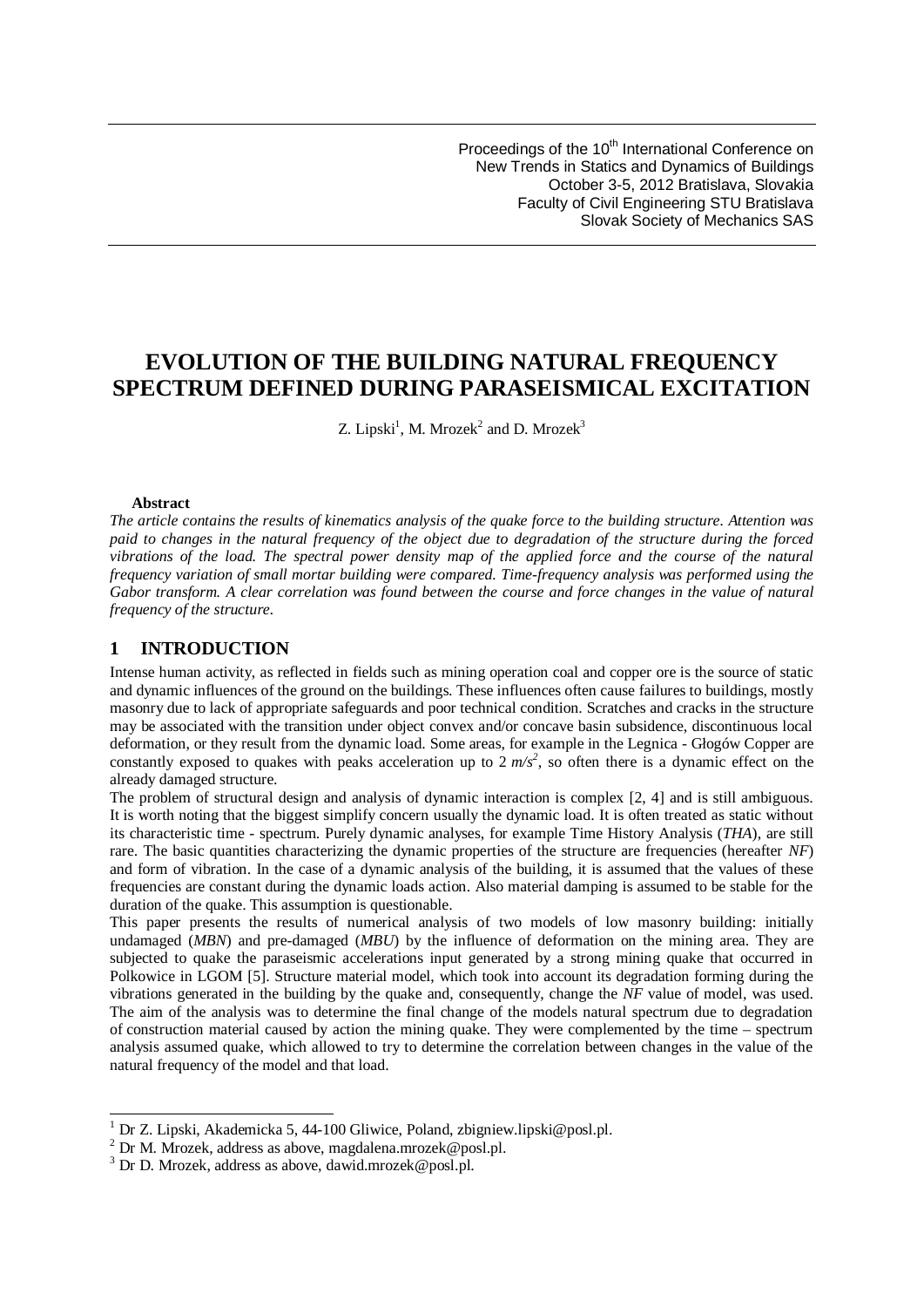## **2 PRINCIPLES OF THE ANALYSIS OF BUILDING**

Calculation procedure of *NF* values of a low building model during lasting dynamic load adapted to the algorithm of professional *FEM* package called ABAQUS, used to solve the task.

- At each time step  $t_i = (i-1) \cdot \Delta t$ , where  $\Delta t$  discretization period, check the conditions of effort on the basis of which estimate the location and size of the material degradation area. In the degraded zone assumed new values of shear modulus. Calculations were performed for the full course kinematics excitation in time. Registered the number of time step  $N_{krvt}$  at which the degradation reaches extreme levels and stabilizes mainly due to the gradual disappearance of extortion.
- Calculations repeated for the same quake acting on the undegraded objects model and finished them for  $t = (N<sub>kvt</sub> - 1) \cdot \Delta t$ . For the model of degraded natural frequencies were calculated.

Calculations carried out in different variants, which aim was to examine intermediate degradation steps prior to the final state and its quake on the natural frequency spectrum. This algorithm allows not only to the carrying out estimation of the degree and extent of degradation of the material objects model, but also to correlate the final changes the natural frequency with evolving spectrum of the kinematics excitations power density.

In calculations used non-linear elastic-plastic-degradation material model - Barcelona Model (*BM*), in which the material, after obtaining the certain level of effort, plastify itself and undergoes partial degradation. Mechanisms of strengthening/weakening and degradation during masonry tension and compression are described by relationships derived from the relevant laboratory tests [7]. This model takes also into account the partial restoration of degraded material properties during repetitive sequence tension - compression. Physically, this condition can be defined as "closing" cracks as a result of working the compressive stresses. To describe the level of degradation associated with tension, compression and closing cracks are three factors with values from a closed interval <0, 1>. Coefficients equal to zero mean lack of degradation, while the value equal to one - the total destruction of the material. The current values of the material elastic modulus are addicted from it.

Low building was analyzed in two versions. The first concerned to the model without any damage of the walls (*MBN*). In the latter case, the model characterized by the presence of initial failures of mining occurring i.e. primary in relation to the carried out analysis (*MBU*). Load-bearing walls (exterior and interior), ceilings and secondary elements were cracked and scratched [1]. Schematic scratches layout of the exterior walls in the real building and numerical model caused by the interaction of convex basin is shown in Figure 1. Cracks are focused typically on the bottom floor of the building and spread diagonally outside in higher parts of walls.



**Fig. 1.** Typical damage of the building caused by a convex basin (*NW*): a) real building, b) numerical model

# **3 ANALYZED BUILDING MODELS AND LOADS**

An attempt was made to analyze the material degradation induced by mining quake using 3*D* model building. A dense mesh of finite elements, which was conditioned by the need to locate the degraded areas and to estimate their size and shape, was used. This model, however, in the course of the *THA* method proved to be unstable and results of the calculations were accidental, and therefore unreliable. Therefore, a simplified 2*D* plane model [5, 6], in which minimized the differences in response to static and dynamic both models, was used. For this purpose, properly chosen length of the lateral walls and ceilings, working with analyzed wall were inserted and substitute ground flexibility was assumed. In plane models linear - elastic characteristics of the construction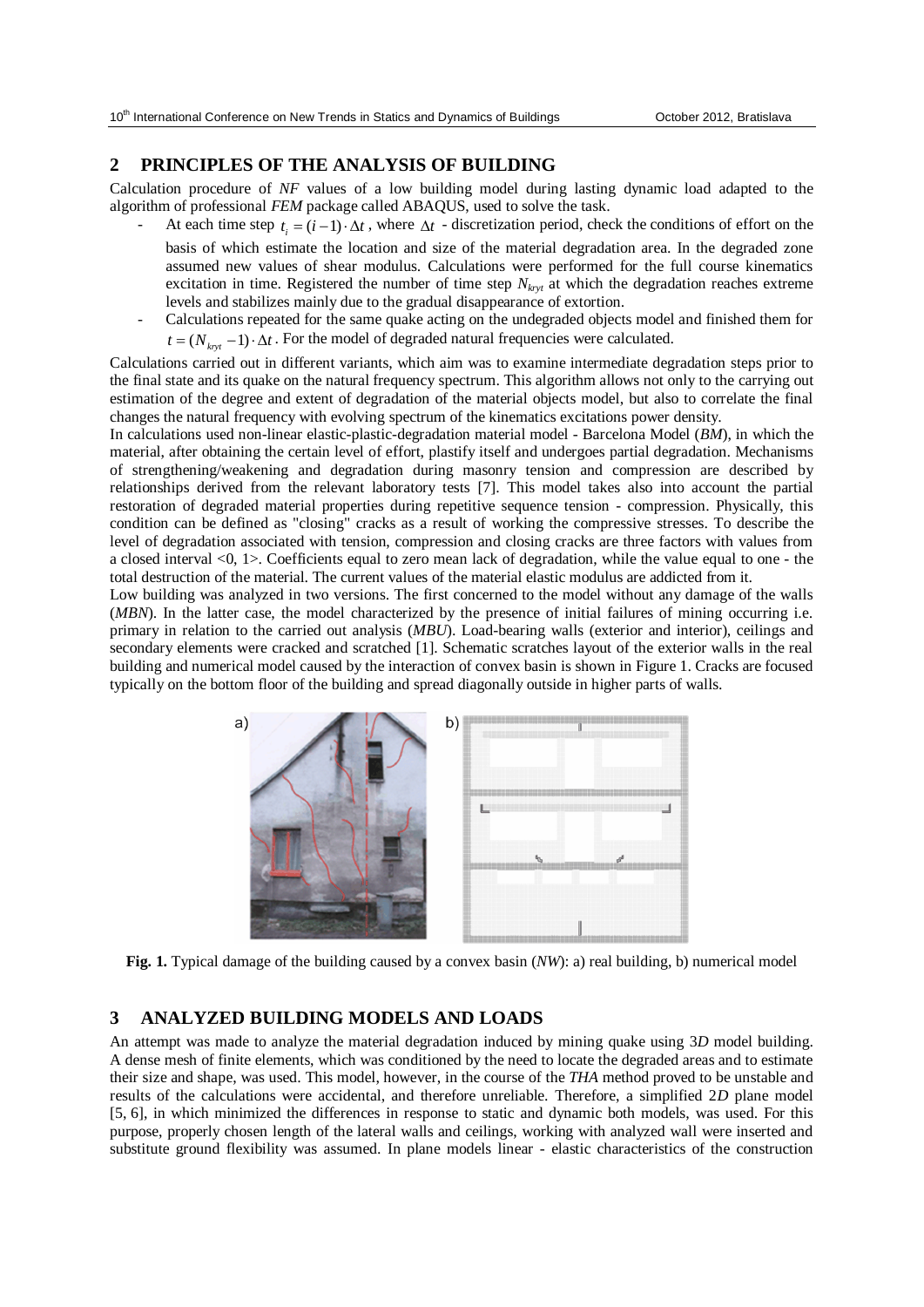material of ceilings and lateral walls and the square finite elements of side 5 *cm* were used. Damages were modeled by excision finite element in established areas, introducing the interaction within the modeled features. One-sided elastic contact between their edges with respect to compression was applied and it was assumed that the friction was characterized by coefficient with value of 0.7. This enabled the cracks opening during dynamic load action and interaction of the edge after its closure. It is assumed that in the initial stage (Fig. 1b), the maximum crack length was 60 *cm*, and their primary opening - 0.2 *mm*.

Dynamic analysis of both plane models was performed by *THA* method. It was preceded by the static calculations with a given deadweight and part of the long-term useful load in order to determine the initial state of stress and strain. In dynamic calculations assumed that load was in form of the kinematics excitation from Polkowice area. Selected that mining quake, which generated acceleration of a peak value 1  $m/s^2$  (Fig. 3), i.e. the average level as LGOM conditions, but its time - spectrum characteristic showed a high level of dynamic response of the building because of appearing a short-term resonance. Signal duration was 4.2 *s*, what with the discretization period *Δt=0,005 s* gives 841 points where *FEM* system of differential equations was resolved.

Analysis function is associated with the function of synthesis, because they are biorthogonal. This means that it is orthogonal both in time and frequency domain, which is represented by formula:

$$
\sum_{m,n} g_{m,n}(t) \gamma_{m,n}^*(t') = \delta(t-t')
$$
\n(1)

During analyzing of one signal is used one analysis window, which moves along the time domain signal. In this way, the coefficients values in different points in the plane specified time and frequency axes are obtained. The resulting time - frequency Gabor representations that are analogue of the spectral power density was calculated from the formula:

$$
S_x(m \cdot \Delta t, n \cdot \Delta f) = |c_{m,n}|^2
$$
 (2)

Equations (1) and (2) also have a discrete version. It completed with use a script written in Matlab. The solution of this task is a map in the frequency and time system, which is presented in Figure 2. Bright colors indicate the dominant frequency of the signal at the level of 3 to 6 *Hz* and 8 to 12 *Hz*.



**Fig. 2.** Spectrum of Gabor transform modules of paraseismic quake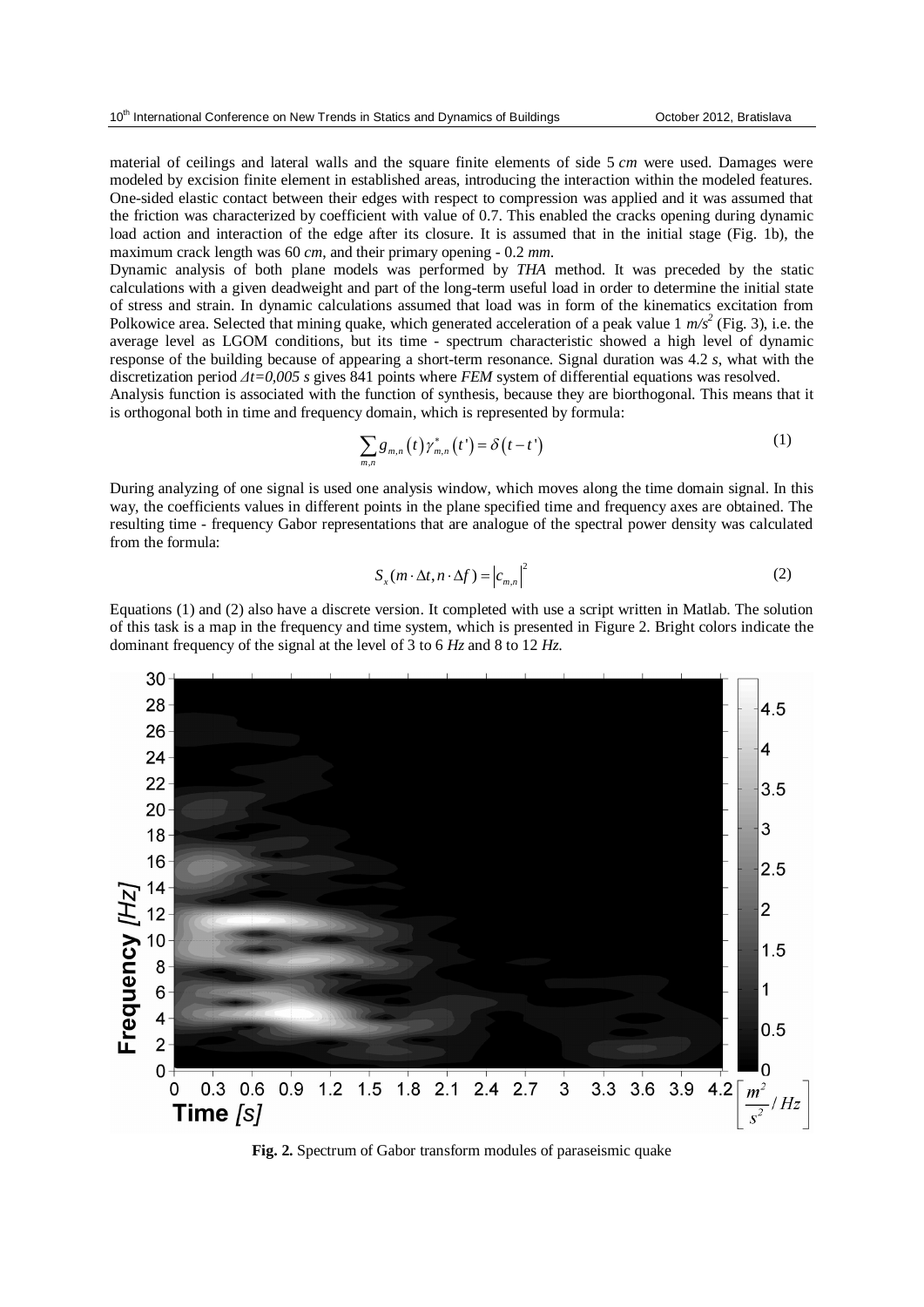## **4 RESULTS OF CALCULATION**

The dynamic calculations were preceded by a solution of eigenvalue problem. The values of the natural frequency of the two models in an initial state, i.e. before tremor acting from are summarized in Table 1.

| Forms of natural frequency | Values of natural frequency of models $Hz$ |            |  |
|----------------------------|--------------------------------------------|------------|--|
|                            | <b>MBN</b>                                 | <b>MBU</b> |  |
|                            | 5,60                                       | 5,07       |  |
|                            | 16,39                                      | 15,99      |  |
|                            | 18,08                                      | 17,87      |  |
|                            | 22,26                                      | 21,89      |  |
|                            | 28.94                                      | 26,51      |  |

**Tab. 1** Values of natural frequency of models before the dynamic load acting

Modal forms of both walls are shown in sequence: first in Figure 3a and the third in Fig.3b. They are the result of flexural and non-dilatational deformation in the plane of the wall. The inclusion of ground flexibility caused that the second form of vibration is related to the vertical displacements of the wall, which acts as a rigid body. It was omitted in the following discussion. Regardless of whether the building model has the primary damage, or not the forms of vibration have the same character.

Due to calculations of both walls with acting on them kinematics excitation it was found the appearance of material degradations zones. Their principal effect was to reduce the value of the first (I *NF*) and third (III *NF*) natural frequencies. In each case, taking into account the dynamic load caused a decrease *NF* values compared to the initial solution (before loading). Characteristic results are summarized in Table 2 and shown in Figure 3.

| <b>Duration quake</b> $[s]$ | Values of natural frequency of models $[Hz]$ |                |                   |                    |
|-----------------------------|----------------------------------------------|----------------|-------------------|--------------------|
|                             | <b>MBN-INF</b>                               | <b>MBU-INF</b> | <b>MBN-III NF</b> | <b>MBU-IIII NF</b> |
| 0,000                       | 5,60                                         | 5,07           | 18,08             | 17,87              |
| 0,250                       | 5,60                                         | 4,92           | 18,08             | 17,86              |
| 0,500                       | 5,60                                         | 4,92           | 18,08             | 17,85              |
| 0,750                       | 5,59                                         | 4,92           | 18,07             | 17,84              |
| 1,000                       | 5,59                                         | 4,92           | 18,07             | 17,84              |
| 1,250                       | 5,55                                         | 4,86           | 18,06             | 17,81              |
| 1,500                       | 5,55                                         | 4,82           | 18,05             | 17,78              |
| 1,750                       | 5,55                                         | 4,82           | 18,05             | 17,79              |
| $\cdots$                    | $\cdots$                                     | .              | $\cdots$          | $\cdots$           |
| 4,205                       | 5,55                                         | 4,82           | 18,05             | 17,79              |

**Tab. 2** Values of natural frequency of models during the dynamic load acting

The largest decrease occurred in the damaged model, in which the value of the first natural frequency decreased by 4.5%. In the model with no initial damage (*MBN*), a decrease of 0.9% has appeared. Differentiation of the effects of acting load in both models - *MBN* and *MBU* is clearly visible after taking into account the difference in value of *NF*, which was at the beginning of the analysis of 9.5% and increased to 13.2% at the end of the dynamic load acting.

Changes in the value of the fundamental frequency of vibration are clearly correlated with the duration of kinematics excitation because they occur primarily in the time interval  $1.0 \div 1.3$  *s*. In the same period in quake, local extremum appears in band  $3.0 \div 5.5$  *Hz*, what is seen in Figure 3. On the edge of this band are localized fundamental natural frequencies of both analyzed the walls. This suggests the occurrence of transient resonance of dynamical systems and rapid material degradation.

The third frequency almost has not changed, because the relative changes in its value amounted to less than 1%. This suggests that the degradation of the objects, which change explicitly values of the fundamental natural frequency, has not a greater influence on that third. This is probably due to the fact that its value is about 18 *Hz* (Fig.3b), while the next extremum of kinematics excitation is close to 12 *Hz*. There is not, therefore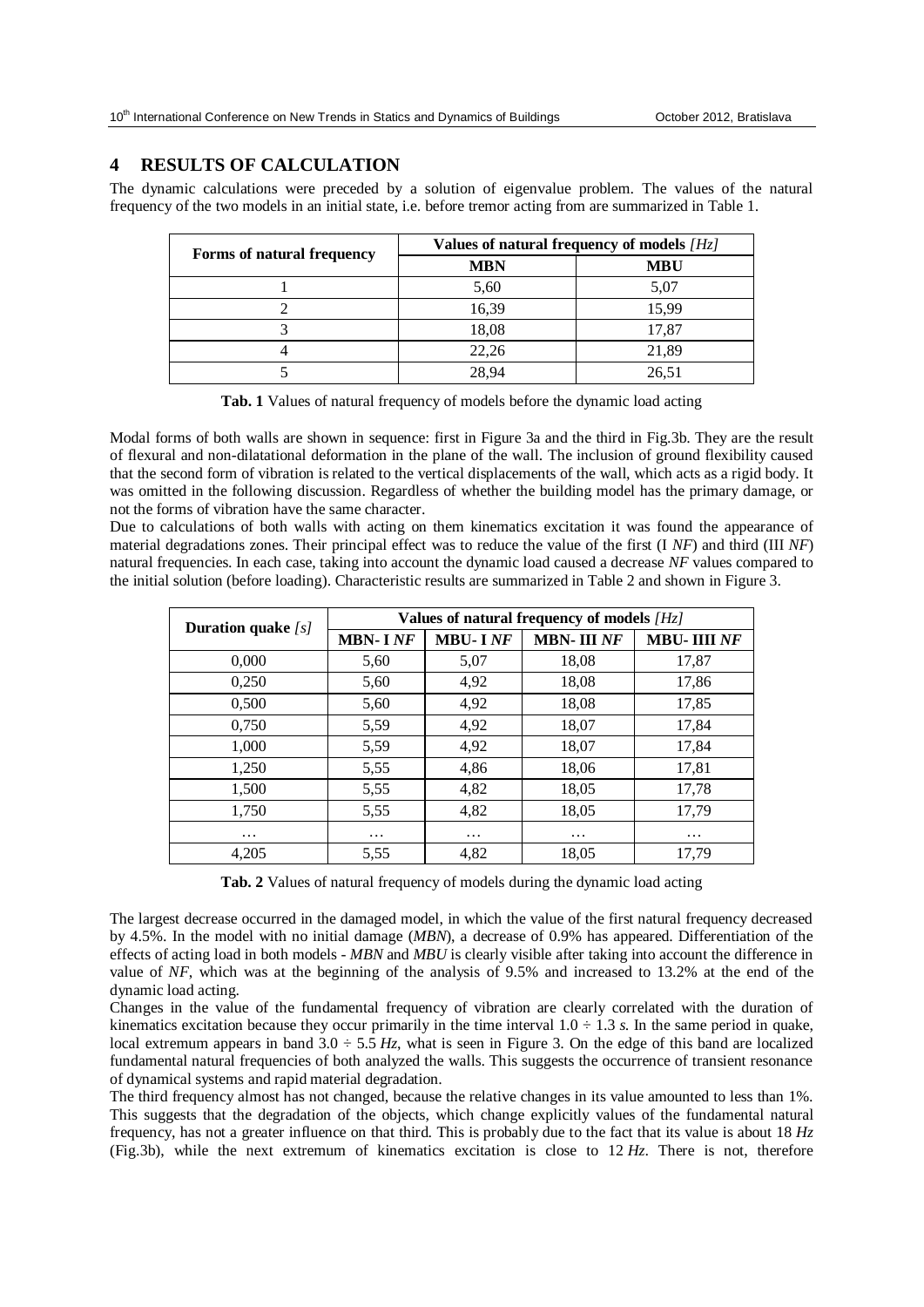instantaneous resonance associated with this frequency and corresponding state of walls, which would effect on her distinct change.



**Fig. 3** The evolution of the natural frequencies of both two walls models - *MBN* and *MBU*, depending on the kinematics excitation: a) I frequency, b) III frequency